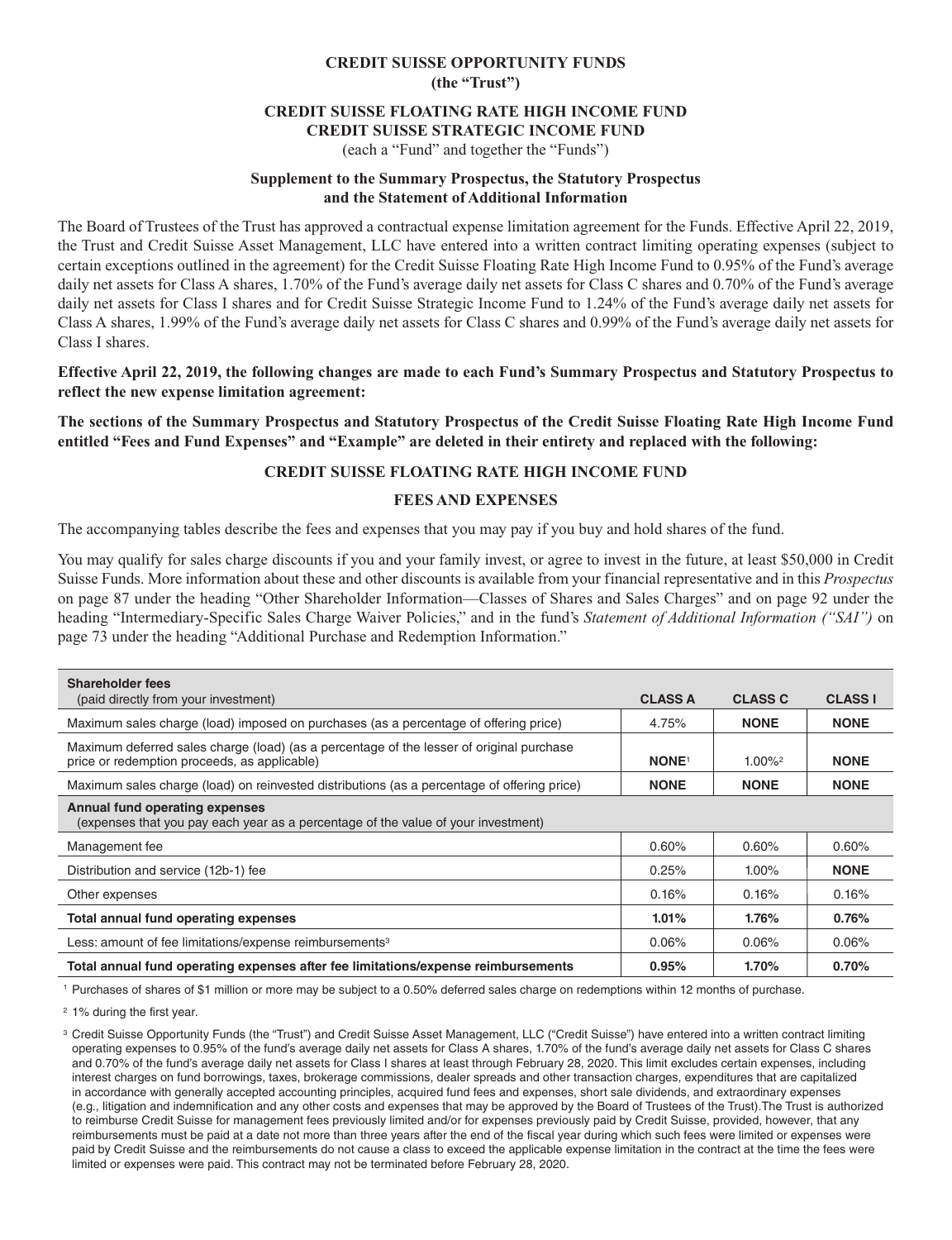#### **EXAMPLE**

This example is intended to help you compare the cost of investing in the fund with the cost of investing in other mutual funds.

Assume you invest \$10,000, the fund returns 5% annually, expense ratios remain the same and you close your account at the end of each of the time periods shown. Although your actual costs may be higher or lower, based on these assumptions, your cost would be:

|                                              | <b>ONE</b><br><b>YEAR</b> | <b>THREE</b><br><b>YEARS</b> | <b>FIVE</b><br><b>YEARS</b> | <b>TEN</b><br><b>YEARS</b> |
|----------------------------------------------|---------------------------|------------------------------|-----------------------------|----------------------------|
| <b>CLASS A</b> (with or without redemption)  | \$573                     | \$781                        | \$1.006                     | \$1,653                    |
| <b>CLASS C</b> (redemption at end of period) | \$279                     | \$554                        | \$954                       | \$2,073                    |
| <b>CLASS C</b> (no redemption)               | \$179                     | \$554                        | \$954                       | \$2,073                    |
| <b>CLASS I</b> (with or without redemption)  | \$78                      | \$243                        | \$422                       | \$942                      |

**The sections of the Summary Prospectus and Statutory Prospectus of the Credit Suisse Strategic Income Fund entitled "Fees and Fund Expenses" and "Example" are deleted in their entirety and replaced with the following:**

#### **CREDIT SUISSE STRATEGIC INCOME FUND**

#### **FEES AND FUND EXPENSES**

The accompanying tables describe the fees and expenses that you may pay if you buy and hold shares of the fund.

You may qualify for sales charge discounts if you and your family invest, or agree to invest in the future, at least \$50,000 in Credit Suisse Funds. More information about these and other discounts is available from your financial representative and in this *Prospectus* on page 87 under the heading "Other Shareholder Information—Classes of Shares and Sales Charges" and on page 92 under the heading "Intermediary-Specific Sales Charge Waiver Policies," and in the fund's *Statement of Additional Information ("SAI")* on page 73 under the heading "Additional Purchase and Redemption Information."

| <b>Shareholder fees</b><br>(paid directly from your investment)                                                                          | <b>CLASS A</b> | <b>CLASS C</b>     | <b>CLASS I</b> |
|------------------------------------------------------------------------------------------------------------------------------------------|----------------|--------------------|----------------|
| Maximum sales charge (load) imposed on purchases (as a percentage of offering price)                                                     | 4.75%          | <b>NONE</b>        | <b>NONE</b>    |
| Maximum deferred sales charge (load) (as a percentage of the lesser of original purchase<br>price or redemption proceeds, as applicable) | <b>NONE1</b>   | 1.00% <sup>2</sup> | <b>NONE</b>    |
| Maximum sales charge (load) on reinvested distributions (as a percentage of offering price)                                              | <b>NONE</b>    | <b>NONE</b>        | <b>NONE</b>    |
| Annual fund operating expenses<br>(expenses that you pay each year as a percentage of the value of your investment)                      |                |                    |                |
| Management fee                                                                                                                           | 0.84%          | 0.84%              | 0.84%          |
| Distribution and service (12b-1) fee                                                                                                     | 0.25%          | $1.00\%$           | <b>NONE</b>    |
| Other expenses                                                                                                                           | 0.32%          | 0.32%              | 0.32%          |
| Total annual fund operating expenses                                                                                                     | 1.41%          | 2.16%              | 1.16%          |
| Less: amount of fee limitations/expense reimbursements <sup>3</sup>                                                                      | 0.17%          | 0.17%              | 0.17%          |
| Total annual fund operating expenses after fee limitations/expense reimbursements                                                        | 1.24%          | 1.99%              | $0.99\%$       |

1 Purchases of shares of \$1 million or more may be subject to a 0.50% deferred sales charge on redemptions within 12 months of purchase.

2 1% during the first year.

<sup>3</sup> Credit Suisse Opportunity Funds (the "Trust") and Credit Suisse Asset Management, LLC ("Credit Suisse") have entered into a written contract limiting operating expenses to 1.24% of the fund's average daily net assets for Class A shares, 1.99% of the fund's average daily net assets for Class C shares and 0.99% of the fund's average daily net assets for Class I shares at least through February 28, 2020. This limit excludes certain expenses, including interest charges on fund borrowings, taxes, brokerage commissions, dealer spreads and other transaction charges, expenditures that are capitalized in accordance with generally accepted accounting principles, acquired fund fees and expenses, short sale dividends, and extraordinary expenses (e.g., litigation and indemnification and any other costs and expenses that may be approved by the Board of Trustees of the Trust).The Trust is authorized to reimburse Credit Suisse for management fees previously limited and/or for expenses previously paid by Credit Suisse, provided, however, that any reimbursements must be paid at a date not more than three years after the end of the fiscal year during which such fees were limited or expenses were paid by Credit Suisse and the reimbursements do not cause a class to exceed the applicable expense limitation in the contract at the time the fees were limited or expenses were paid. This contract may not be terminated before February 28, 2020.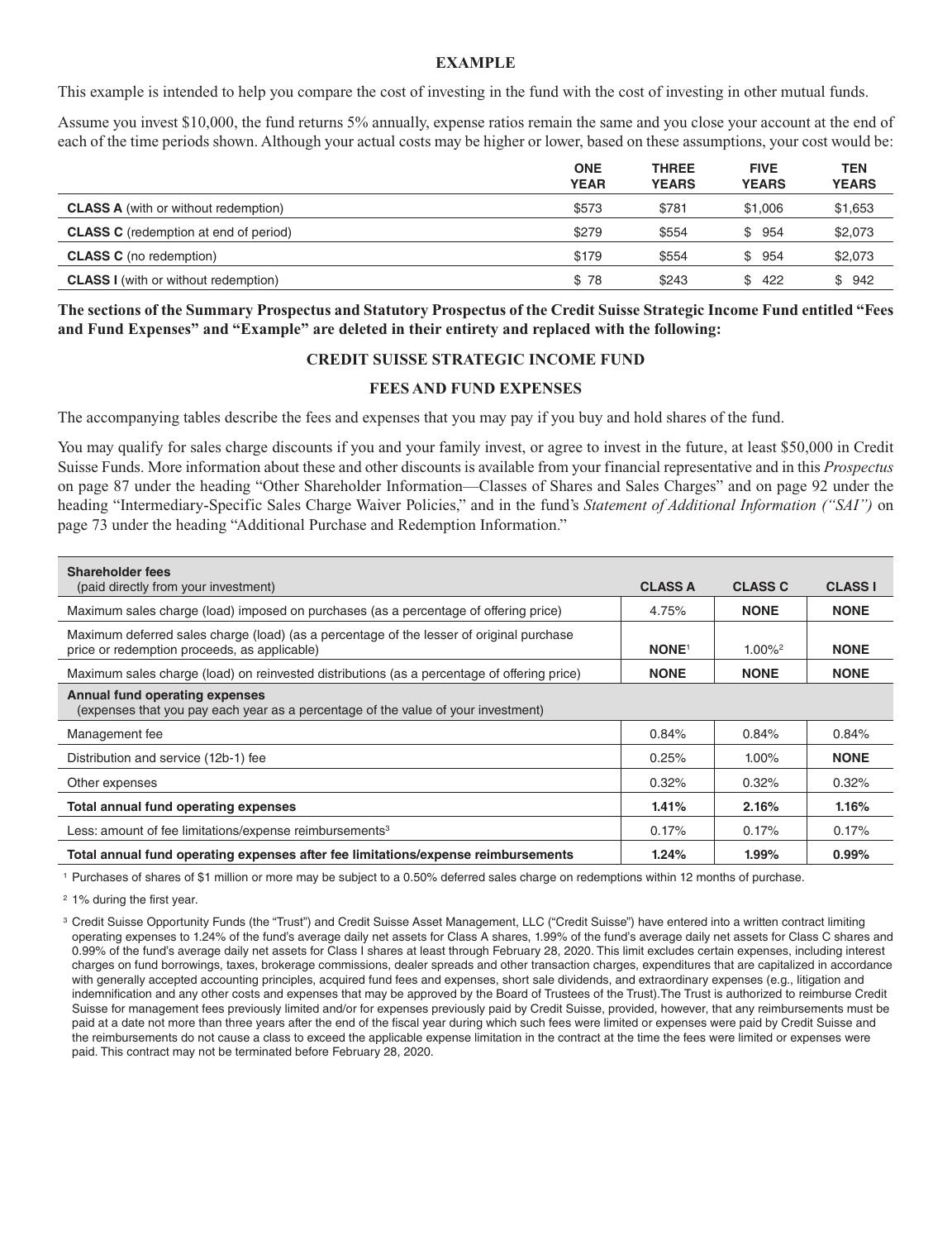### **EXAMPLE**

This example is intended to help you compare the cost of investing in the fund with the cost of investing in other mutual funds.

Assume you invest \$10,000, the fund returns 5% annually, expense ratios remain the same and you close your account at the end of each of the time periods shown. Although your actual costs may be higher or lower, based on these assumptions, your cost would be:

|                                              | <b>ONE</b><br><b>YEAR</b> | <b>THREE</b><br><b>YEARS</b> | <b>FIVE</b><br><b>YEARS</b> | <b>TEN</b><br><b>YEARS</b> |
|----------------------------------------------|---------------------------|------------------------------|-----------------------------|----------------------------|
| <b>CLASS A</b> (with or without redemption)  | \$612                     | \$900                        | \$1.209                     | \$2,086                    |
| <b>CLASS C</b> (redemption at end of period) | \$319                     | \$676                        | \$1.159                     | \$2,493                    |
| <b>CLASS C</b> (no redemption)               | \$219                     | \$676                        | \$1.159                     | \$2,493                    |
| <b>CLASS I</b> (with or without redemption)  | \$118                     | \$368                        | \$ 638                      | \$1.409                    |

**The second paragraph of the section on page 72 of the Statutory Prospectus entitled "More About the Funds—The Management Firms—The Floating Rate High Income Fund" is deleted in its entirety and replaced with the following:**

Pursuant to a contractual expense limitation agreement, Credit Suisse will limit the Floating Rate High Income Fund's operating expenses to 0.95% of the fund's average daily net assets for Class A shares, 1.70% of the fund's average daily net assets for Class C shares and 0.70% of the fund's average daily net assets for Class I shares at least through February 28, 2020. This limit excludes certain expenses, including interest charges on fund borrowings, taxes, brokerage commissions, dealer spreads and other transaction charges, expenditures that are capitalized in accordance with generally accepted accounting principles, acquired fund fees and expenses, short sale dividends, and extraordinary expenses (e.g., litigation and indemnification and any other costs and expenses that may be approved by the Board of Trustees). Credit Suisse Opportunity Funds is authorized to reimburse Credit Suisse for management fees previously limited and/or for expenses previously paid by Credit Suisse, provided, however, that any reimbursements must be paid at a date not more than three years after the end of the fiscal year during which such fees were limited or expenses were paid by Credit Suisse and the reimbursements do not cause a class to exceed the applicable expense limitation in the contract at the time the fees were limited or expenses were paid. This contract may not be terminated before February 28, 2020. Prior to April 22, 2019, these expense limitations were voluntary.

### **The second paragraph of the section on page 73 of the Statutory Prospectus entitled "More About the Funds—The Management Firms—The Strategic Income Fund" is deleted in its entirety and replaced with the following:**

Pursuant to a contractual expense limitation agreement, Credit Suisse will limit the Strategic Income Fund's operating expenses to 1.24% of the fund's average daily net assets for Class A shares, 1.99% of the fund's average daily net assets for Class C shares and 0.99% of the fund's average daily net assets for Class I shares at least through February 28, 2020. This limit excludes certain expenses, including interest charges on fund borrowings, taxes, brokerage commissions, dealer spreads and other transaction charges, expenditures that are capitalized in accordance with generally accepted accounting principles, acquired fund fees and expenses, short sale dividends, and extraordinary expenses (e.g., litigation and indemnification and any other costs and expenses that may be approved by the Board of Trustees of the Trust). Credit Suisse Opportunity Funds is authorized to reimburse Credit Suisse for management fees previously limited and/or for expenses previously paid by Credit Suisse, provided, however, that any reimbursements must be paid at a date not more than three years after the end of the fiscal year during which such fees were limited or expenses were paid by Credit Suisse and the reimbursements do not cause a class to exceed the applicable expense limitation in the contract at the time the fees were limited or expenses were paid. This contract may not be terminated before February 28, 2020. Prior to April 22, 2019, these expense limitations were voluntary.